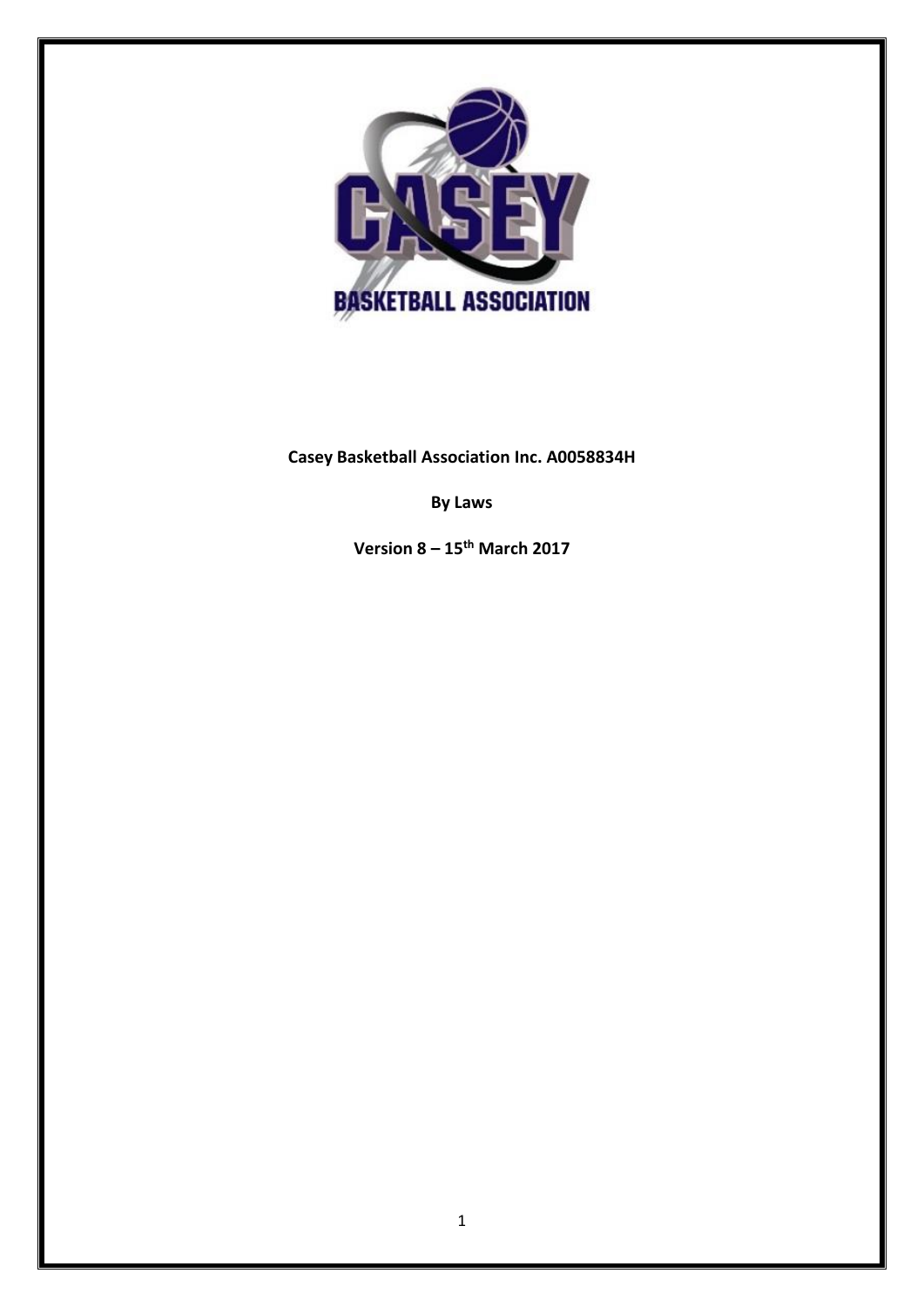| <b>Version</b> | <b>Date</b> | <b>Author</b> | <b>Nature of Amendment</b>                                                                                                                                                                               |
|----------------|-------------|---------------|----------------------------------------------------------------------------------------------------------------------------------------------------------------------------------------------------------|
| 1.0            | 19/09/2013  | Simon Krug    | First release of document after format change. Amended<br>penalties and eligibility criteria.                                                                                                            |
| 2.0            | 07/04/2014  | <b>CBA</b>    | BV Player quota. No Zone Rule. U10's size 6 ball. Heat Rule                                                                                                                                              |
| 3.0            | 23/09/2014  | <b>CBA</b>    | Withdrawal Fee. T-shirts not allowed. Afterschool timing.<br>Mercy Rule amendments.<br>U8's/ Grade 1 / 2 defence amendment.                                                                              |
| 4.0            | 9/04/2015   | <b>CBA</b>    | Numbering on Uniforms, Heat policy 40 minute time slot, Sin<br>Bin- Unsportsmanlike foul included, Walkover policy                                                                                       |
| 5.0            | 21/09/2015  | <b>CBA</b>    | Under 21 competition, Approval of Knee pads to uniforms,<br>Transferring of clubs (interclub transfer), Player Eligibility.                                                                              |
| 6.0            | 21/03/2016  | <b>CBA</b>    | Change of Format, Amendment to Contents Page, Added page<br>numbers, Domestic Points System, Arm bands for under 8's<br>program, Stadium scoring, Amendment to Ejections,<br>Amendment to Registrations. |
| 7.0            | 24/1/17     | <b>CBA</b>    | Amendment to Sin Bin rule, Amendment to Mixed Senior<br>Competition, Amendment to Timing rules for After School<br>Competition                                                                           |
| 8.0            | 8/1/2018    | <b>CBA</b>    | Amendment to Sin Bin rule, Amendment to Mixed Senior<br><b>Competition Rules</b>                                                                                                                         |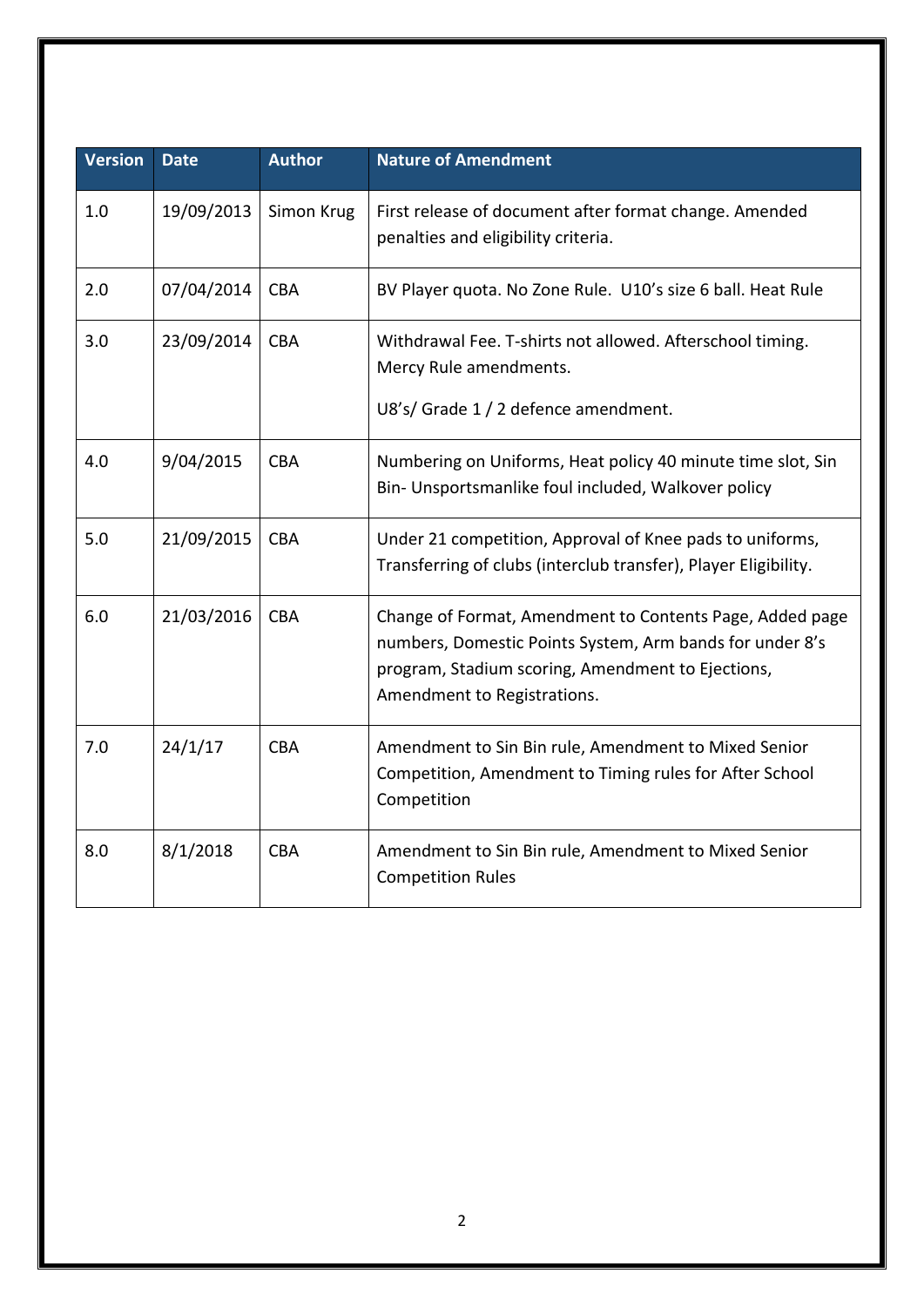# **Contents**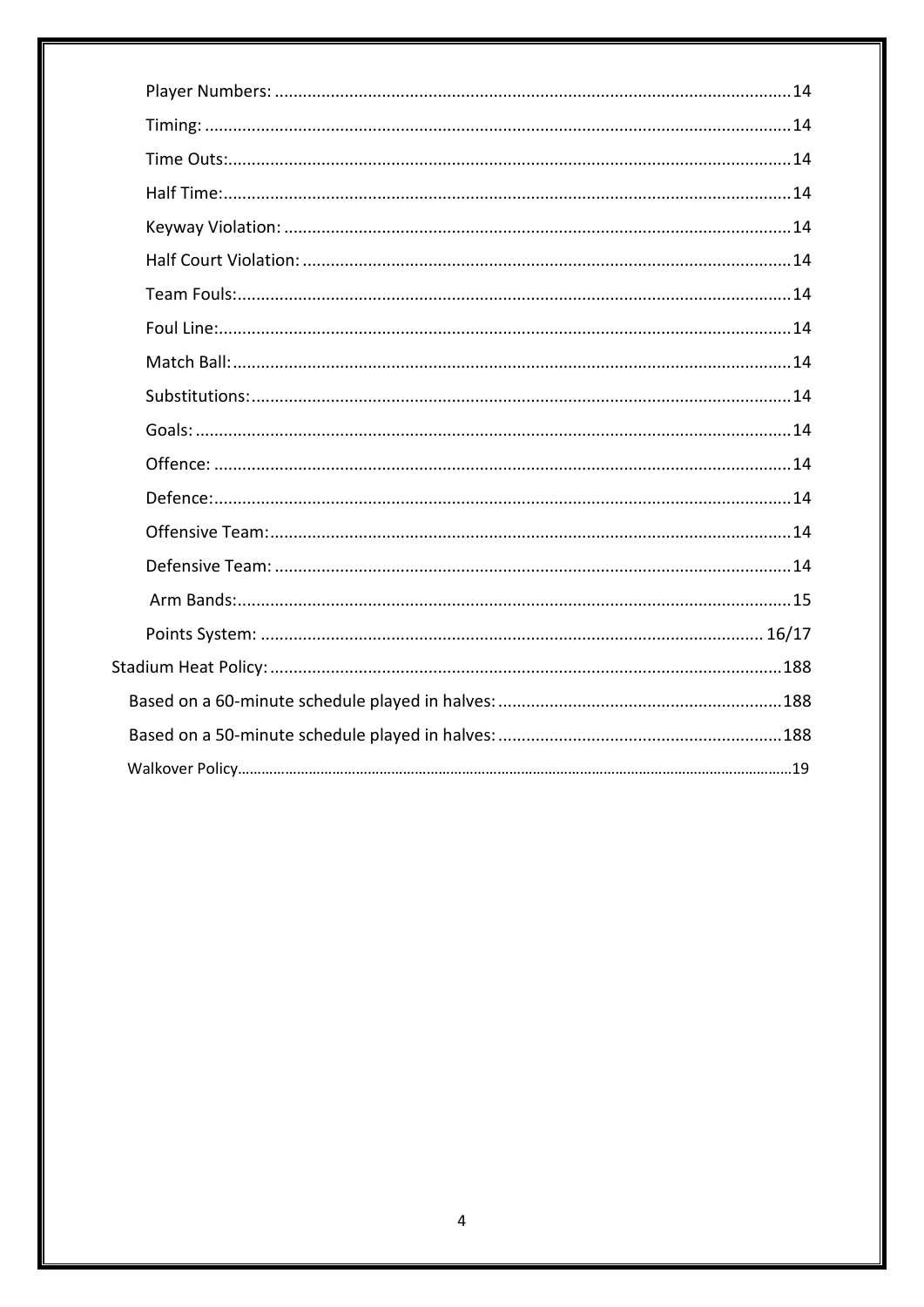# **Rules and Application**

## <span id="page-4-0"></span>**1. Team contact:**

1. Each club/team must nominate two people to contact for queries or information. It is the responsibility of the club/team contact to distribute fixtures, fill out the score sheet/online scoring before each game, pay the game fees to the Session Supervisor before each game, ensuring players have correct uniform, and making players aware of all by-laws and insurance procedures.

2. It is the Team Contacts responsibility to ensure they check the online fixture [\(www.caseybaseketball.com.au\)](http://www.caseybaseketball.com.au/) at least 48 hours before the game, as changes can be made. Teams will be emailed/called if a change is within 48 hours.

# **2. Registration/Game Fees:**

1. Game fees must be paid to the Session Supervisor before commencement of game.

2. All Team registration fees must be paid in full at the time of submitting the online registration. Your team will not be entered into the competition until the registration fee is paid in full. Team registration fee is nonrefundable.

3. If a team is registered and paid for in full after the competition has started, we reserve the right to enter your team into the next available grade, in the suitable age group, at the next convenient date. Should the competition have reached capacity, you will receive a refund of your registration fee. For all other circumstances, the registration fee is non-refundable.

4. Withdrawal Fee of \$200, is payable if a team withdraws after the grading phase.

5. CBA has the right to refuse any team entries.

# <span id="page-4-1"></span>**3. Timing regulations:**

1. Each game will consist of two 20 minute halves, each with an interval of 2 minutes between halves. Afterschool Program will consist of two 18 minutes halves with a 1 minute's interval between halves.

2. There will be allowed 2 time-outs per team per half. Each time-out being a maximum of one minute. There will be no time outs allowed in the last 2 minutes of the first half. The clock does not stop for these time outs.

3. Time allowed in the Key from U10, U12, U14, 5 seconds.

4. Time allowed in the key from U16 up, including all senior competition, 3 seconds.

5. In all rostered non-finals games the clock shall stop only in the last three minutes of 2nd half for all whistles. If the score differs by 30 points or more, the clock will not stop. Not applicable to the afterschool competition. Clock does not stop on the afterschool competition.

6. In a finals series the clock shall stop for all time outs and five personal foul situations. In the last three minutes of the second half the clock shall stop, for all whistles. Clock shall start once the ball is touched by a player in the court.

In the Afterschool competition, the clock does not stop for time outs, unless it is in the last 3 minutes of the second half, where the clock shall stop for all whistles.

7. In the case of extra time in finals series, the clock shall stop for all whistles in the last 3 minutes. Extra Time will consist of a 5 minute period, with 1 time out per team. The clock will stop for these time outs. Time outs do not roll over from regular time.

In the Afterschool competition, the clock does not stop for time outs, unless it is in the last 3 minutes of extra time, where the clock shall stop for all whistles.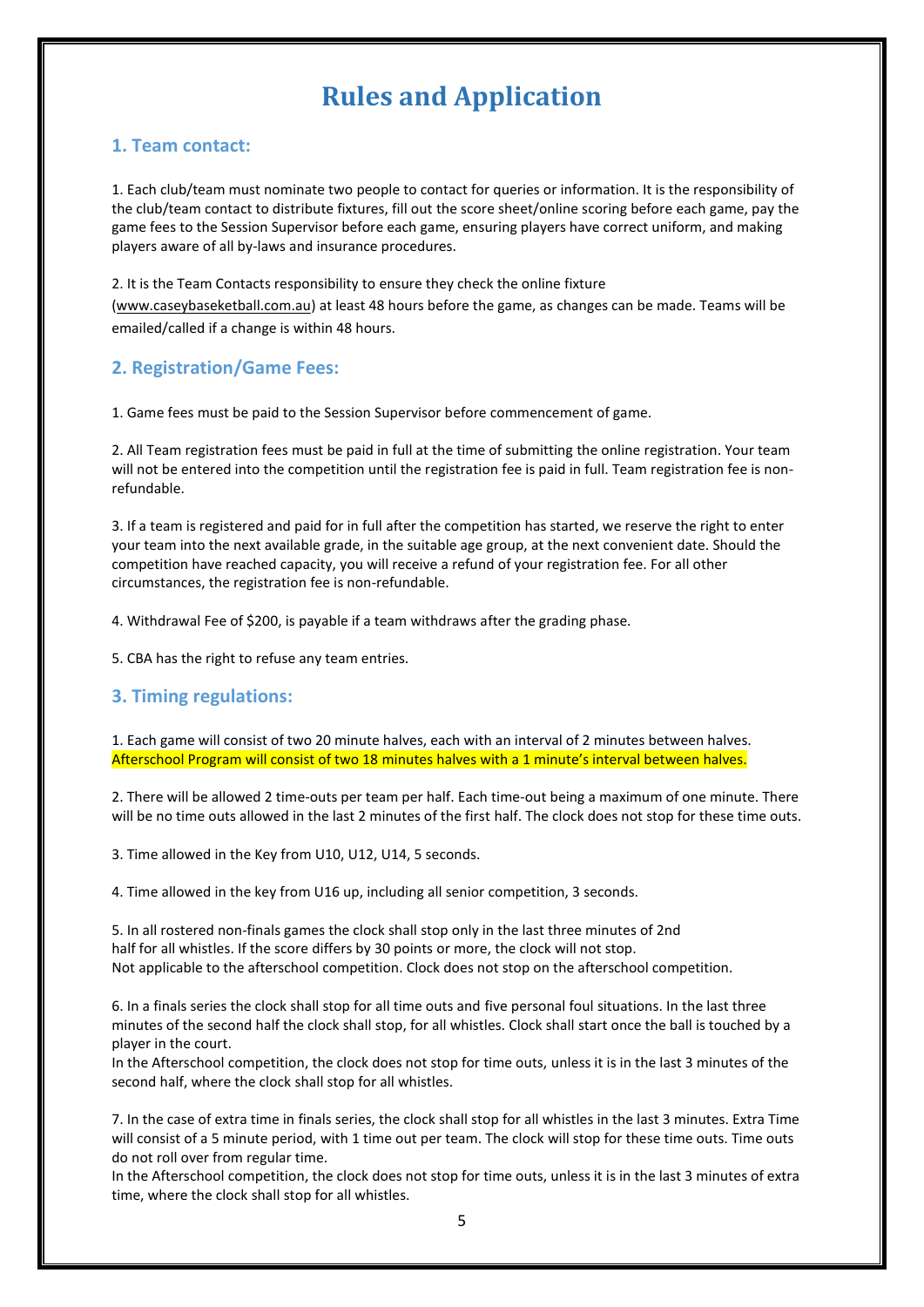8. In the case of the game still being a draw once extra time is played, another 5 minutes shall be played with the same timing rules as above. This will continue till a result is achieved.

9. Referees shall not start a game clock before the scheduled starting time of the match. Once the referee has called for Centre's the game clock will be started by the scorers at the referee signal. Should either team not be ready the clock will commence, and By-law 12.1 will take effect. Session supervisors/CBA staff are able to delay the start time if deemed necessary.

10. Any Team not ready to play at the fixtured time will incur a one point penalty per minute they are not playing. This includes not finalising a score sheet or allocating players to the online scoring system.

#### <span id="page-5-0"></span>**4. Score Sheet/Online Scoring System:**

1. Each player's number, given and surname, DOB, Suburb and postcode must be clearly printed on the score sheet provided or entered into the online scoring system before the game commences. If not, the game will not be recorded as a qualified game.

2. Once a game has commenced, a player can only be added to the team sheet/on line scoring system at a time-out or at half-time. This can occur anytime throughout the game, where a time out is allowed.

3. No more than ten players can play, therefore if the sheet or the online scoring system has more than ten listed, a team representative must cross off/untick the extras players prior to the game commencing.

4. Coaches full name must be printed on the score sheet or entered into the online scoring system prior to the game commencing.

## <span id="page-5-1"></span>**5. Bench Official:**

1. Each team must supply a competent scorer being 14 years of age or older for the duration of the game. The game will not commence until two scorers are on the bench. If a team fails to provide a scorer a member of their team must leave the court and attend the score bench.

#### <span id="page-5-2"></span>**6. Player Registrations:**

1. All players' individual details must be on the online registration form. Any player not listed on the team registration entry form must list all of their player registration details on the back of the score sheet or entered into the online scoring system before their first game commences, to become a registered player with that team.

2. The penalty for playing an unregistered player is as per by-law 20 for any games the unregistered player has played in.

<span id="page-5-3"></span>3. CBA has the right to refuse any player registrations.

#### **7. Grading:**

1. Any competition graded after the defined grading period will result in all teams in that grade, having all points and percentages set back to zero after grading. If no changes are made to the grade at the conclusion of the grading period, ladders are not reset.

2. Teams may be graded to a higher or lower division and/or age group at the discretion of the Domestic Council up until the end of the defined grading period. After the grading period no teams will be regraded unless they can show exceptional circumstances through an appeal to the CBA (General Manager).

3. Any team that is regraded after the defined grading period, by the decision of the CBA, will be moved into their new grade/age group with the same points as  $4<sup>th</sup>$  place, and zero percent.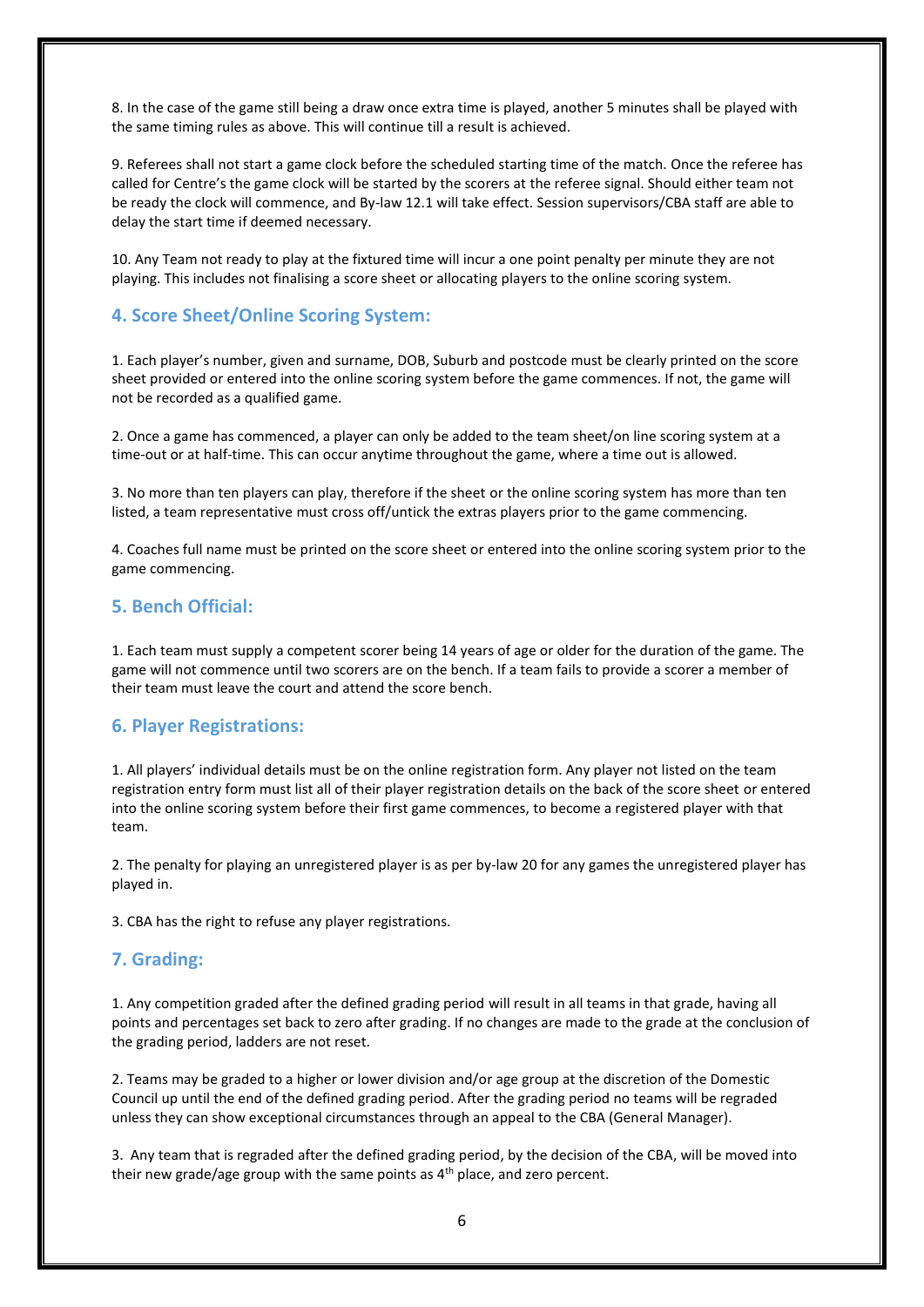## **8. Player Eligibility:**

1. All Junior players must be under the age of the competition they are registering to play in as at the  $31<sup>st</sup>$  of December of that year.

2. During grading games, any player moving from one team to another due to exceptional circumstances, must notify the CBA Competitions Administrator in writing. After grading, players may not transfer from one team/Club to another, in any one competition, in the current season, without a clearance approved by the CBA (General Manager).

3. Players can only play one game in each competition, per age group, on any one night/day.

4. All CBA junior competitions are to be advertised as separate gender competitions. Where separate boy's and girl's competitions are on offer, they are to be strictly policed as boys only and girl's only competitions. (This excludes the Afterschool and U8's competition, which are mixed)

5. Any player under the age of 14 will not be allowed to play in the senior domestic competition unless written consent is received from the player's parent or guardian and submitted to CBA staff prior to their first game.

6. If a player is playing "A" grade in a higher age group. They must play "A" grade in their own age group. Exception-If the player plays grading games in their correct age group (more than half grading games required), and the team is then placed in a lower grade.

7. Any junior player is only allowed to play up one age group from their lowest eligible age group. (e.g. U12 to U14 if lowest eligible age group is U12) unless written consent is received from the player's parent or guardian and submitted to CBA staff prior to their first game.

8. For the domestic competition. A player is registered to a club not an age group. When transferring between clubs or transferring between teams within the same club at any time during the season **all** players must obtain a clearance.

- If a player leaves a club/team to play for another club/team, they must obtain a clearance, if the original club/team is still registered with the CBA. If the original club/team is no longer registered with the CBA, a clearance is not required.
- Players may only obtain a clearance before the end of the defined grading period of the season by submitting a completed clearance form to CBA staff which is signed by the respective club's nominated representative. Clearances after the defined grading period may only be granted by the CBA (General Manager) in exceptional circumstances.
- Clubs/teams must deal with all clearance applications and player permits within 14 days of receipt.
- Players wishing to play for more than one club in two different age groups, must complete a Player Permit application each season. This must be submitted to CBA staff prior to their first game.

9. Any player who has competed in the Big V Competition or higher in the past calendar year or current year, must play in the A grade competition. Youth League players competing in the BIG V Competition in the past calendar year or current year, cannot play in any grade lower than B grade. \*\* Exception – player must have played more the 50% of grading games to be illegible to play in the lower grade.

10. Any Team entered, cannot include more than three (3) players who compete in Big V Competition or higher in the past calendar year or current year. This includes Youth League players.

11. Only players suited up to play can be ticked on the online scoring system.

Any breach of rules 8.1 - 8.11 deems the player ineligible. Penalties apply as per "by-law 20. Penalties"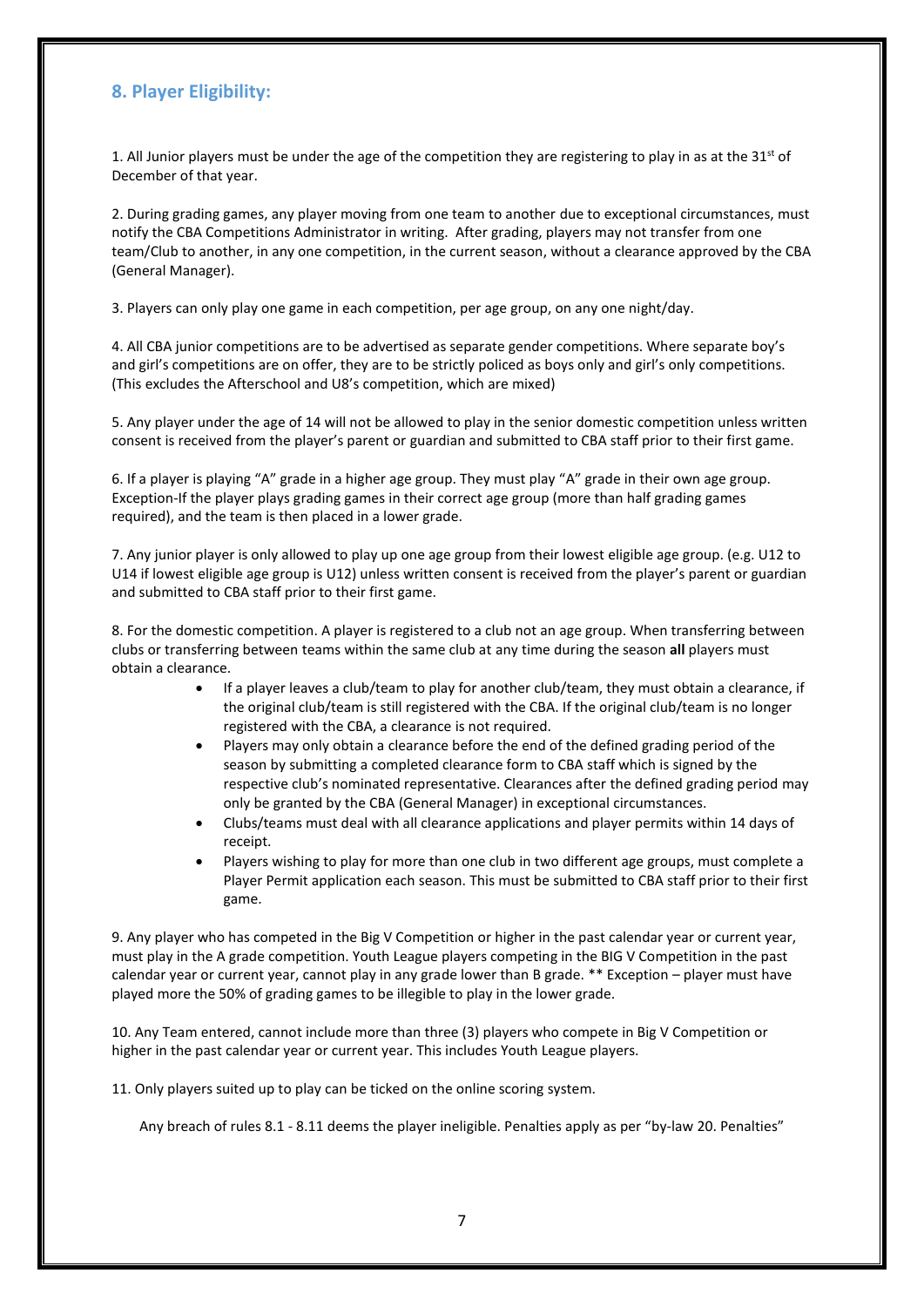## <span id="page-7-0"></span>**9. Junior Competitions:**

1. Each junior team must have a responsible person over the age of 18 at their games.

2. Each player may be required to provide proof of age to CBA for any reason deemed appropriate. It is each club/teams responsibility to ensure players are eligible for an age group based on their year of birth. Proof of age includes an original (not photocopied) birth certificate, extract of birth, student concession card, passport, statutory declaration, infant welfare booklet or learners permit

3. At no time should a domestic coach, or club representative, approach a player/parent that is currently registered at another club, in an attempt to encourage that player to move clubs.

4. Any person ejected out of a game is required leave the venue. All junior players under the age of 18 must have a responsible adult accompany them.

### **10. No Zone Defence:**

Definition of a Zone: a method of defence, in which each member of the defensive team guards a specified portion of the playing area in the key.

For the purpose of the By Law, CBA are only referencing to Zone Defence's played within the 3 point area.

Intention:

1. The Intention of this By Law is to avoid having players unfairly position themselves in an area on the court that provides an advantage to some players based on height or ability.

2. To teach all players good defensive principles of Man to Man defence.

#### By-Law:

During any U8 – U14, CBA Junior Domestic basketball game played, there is to be "NO ZONE DEFENSE" allowed by either team.

The following situations may be used as indicators that a "Zone Defence" is being played.

1. An offensive player cuts through the key and is not followed by an opponent who should be playing defence on this player.

2. A Clear structure "Zone is set up 2/3 or 2/1/2 defence in the key".

3. A defensive player is continually standing in the middle of the key and not making any attempt to guard an opponent.

#### Exception:

1. Your team can play a Zone Defence, if your team has four (4) or less players on the court.

#### Penalty:

If in the opinion of the official on the floor, a "Zone Defence" is being played, the game is to be stopped at the next dead ball opportunity and the offending coach is to be warned by the official.

If the coach would like to have the defence reviewed by the Referee Supervisor, they are to send one of their own team representatives to request that the Referee supervisor comes to the court to review the defence. The referee supervisor's interpretation of the defence is final.

If the coach does not take appropriate action to change the defence after a warning has been issued, or does not use the option of review by the referee supervisor, and continues to use a "Zone Defence", the official is to issue the Coach with a Technical Foul.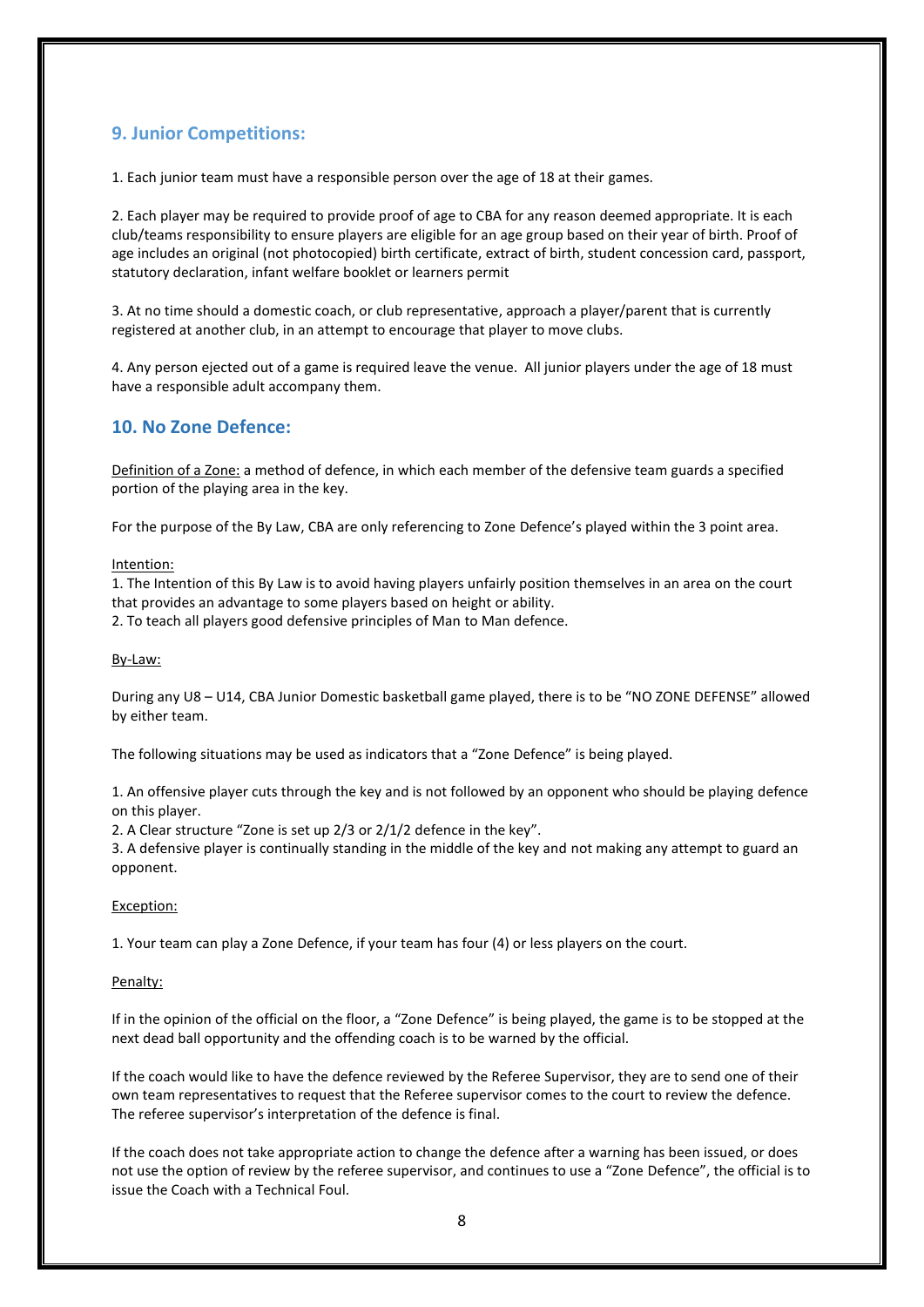#### Please Note:

*If in the officials' opinion the "Zone Defence" is being caused by a lack of understanding by a player on the floor, a second warning maybe issued to the coach with a direct reference to the need to educate the individual.* 

#### **11. Unfinished Matches:**

1. In the event of a match being unable to be completed during the regular season due to circumstances beyond the stadiums control (e.g. power blackouts, flooding) the following action shall be taken;

a. If a problem occurs before half time the match shall be treated as a draw unless the match can be recommenced within 15 minutes of play being stopped. Game fees will be refunded. b. If a problem occurs during or after half time the team that is leading shall be declared the winner unless the match can be recommenced within 15 minutes of play being stopped. Game fees will not be refunded. c. Any game that is cancelled by an official, due to on court indiscretions, no game fees will be refunded to either team, for this game.

2. In all cases of matches being unable to be completed the scores when play is stopped will count for percentages

#### <span id="page-8-0"></span>**12. Walk-Over's:**

1. The referees will commence all games on time. When centres are called to begin play, any team not on court with a minimum of 4 players to begin play will be penalized for a late start  $-1$  point per minute or part thereof. After 10 minutes a walk-over will be awarded to the other team (a 20 – 0 win.) CBA Session staff are able to extend the walkover time if deemed necessary.

2. Any team giving a walk-over will incur a fine in order to recover court, registration and referee costs. This fine must be paid before the next fixtured game, or arrangements made to pay with the session supervisor before the team is allowed to play. If a team forfeits two matches in a season, the said team will be asked to show why they should remain in the competition. If a team forfeits/walks over two matches in a row they will be removed from the competition at the discretion of the Competitions Administrator and incur a \$200 exit fee as per by-law 2.4.

<span id="page-8-1"></span>3. Walk-over fines as determined by the Casey Basketball Association. (Refer to walkover policy)

#### **13. Finals Qualifications:**

1. To qualify for the finals a player must have played at least eight fixtured games of the season (this includes grading games). At half time referees are to cross off/untick players that aren't there. Any players that arrive after half time, should add their name to the scoresheet or on-line scoring system, at the next available time out.

2. Any player who has not been able to play the required number of rounds to qualify for the finals, whether it be through injury or other just cause, may apply to the CBA staff for a clearance to play. This must be submitted 7 days prior to finals.

3. It is the club/team's responsibility to ensure all players are qualified for finals. Any team who plays an unqualified player will incur a penalty, as per by-law 20.

#### **14. Finals Structure:**

1. All competitions will be a 'top 4 team finals structure' unless stated otherwise by the Domestic Council, or **CBA** 

2. Where there are 6 or more teams in a competition, 4 will play in the finals. Where there are 10 or more teams, 8 will play in the finals.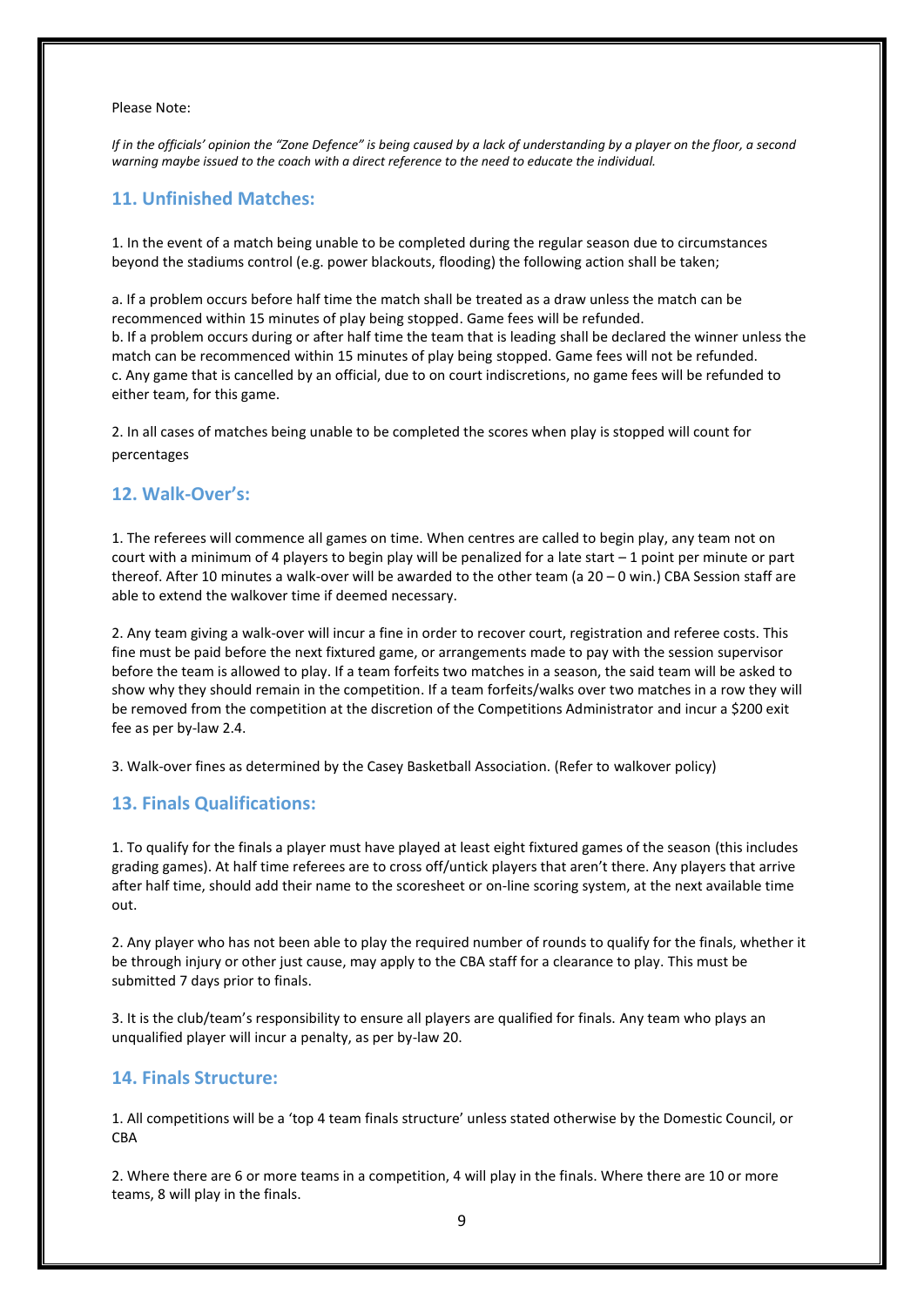### <span id="page-9-0"></span>**15. Uniforms:**

1. Uniforms consist of numbered singlets from 0, 00 - 99 and basketball shorts.(Small manufacturing logos are allowed). Shorts with pockets and metal buckles are **NOT** allowed.

2. All players must be in full uniform. Singlets must be of identical colour and design and must carry a legal number, of contrasting colour to the singlet. Numbers must be on the back and the front of the singlet (minimum of 10 cm on front and 20 cm on back). All shorts must be the same colour and design.

3**.** At the start of the regular (not grading) season, players are to be in correct uniform independent of when they started. Any player not in correct uniform will not be permitted to take the court

#### Exception -

- a. A singular newly registered player is allowed one week grace after they have notified the stadium supervisor of the day.
- b. If unable to be in correct uniform after their one week grace they must obtain written permission (emailed to CBA) from the Domestic Council at least 5 days before their fixtured game, and be able to present this written permission at each game to the stadium supervisor of the day and the referees at request. Permission will only be granted in exceptional circumstances.

4. T-shirts cannot be worn under singlets. Bike shorts/Compression garments can be worn as undergarments, but pants must finish above the knee and tops must finish above the elbow. Knee pads can be worn. Must be black or skin colour.

5. First named team on the score sheet must change uniforms if there is a clash of singlet colours. The game referees will decide if there is a clash. Failure to comply will result in a walkover against the offending team.

7. No full length skins are to be worn on arms or legs, without a doctor's certificate presented. This must be presented at each game. Can only be black or skin colour.

8. Sweatband can only be worn on the forehead.

9. All Teams must wear Basketball Singlets only, Basketball Bibs are not accepted.

10. Blood Ruling- During the game the official shall order any player who is bleeding or has an open wound, to leave the playing court and cause this player to be substituted.

- a. Before the player is allowed back into the game the wound should be treated (no further bleeding) and the affected area completely and securely covered.
- b. If there is blood on the uniform the player should change the uniform immediately. (It will be necessary to carry a spare number uniform for this purpose.) Under no circumstances should a player with wet or dry bloodstains on their uniform be allowed on the court.

#### <span id="page-9-2"></span>**16. Jewellery:**

All jewellery must be removed – no watches, studs, necklaces, rings or earrings may be worn (flat wedding bands are an exception but must be taped). Acceptable head wear and other requirements are as per Rule Interpretation Article 13.2.5 and any future revisions. Reference: V.B.R.A. and V.B.A.

## <span id="page-9-1"></span>**17. Fingernails & Hair:**

Fingernails must be trimmed in order to avoid injury to other players. Tape of a suitable nature may be used. Gloves may not be worn unless a medical certificate is submitted to CBA staff prior to the first game.

If a player (male or female) has their hair braided or plaited and it swings free from their head when the head is moved, it may cause harm to another player if struck by the braid/plait. Players with braided or plaited hair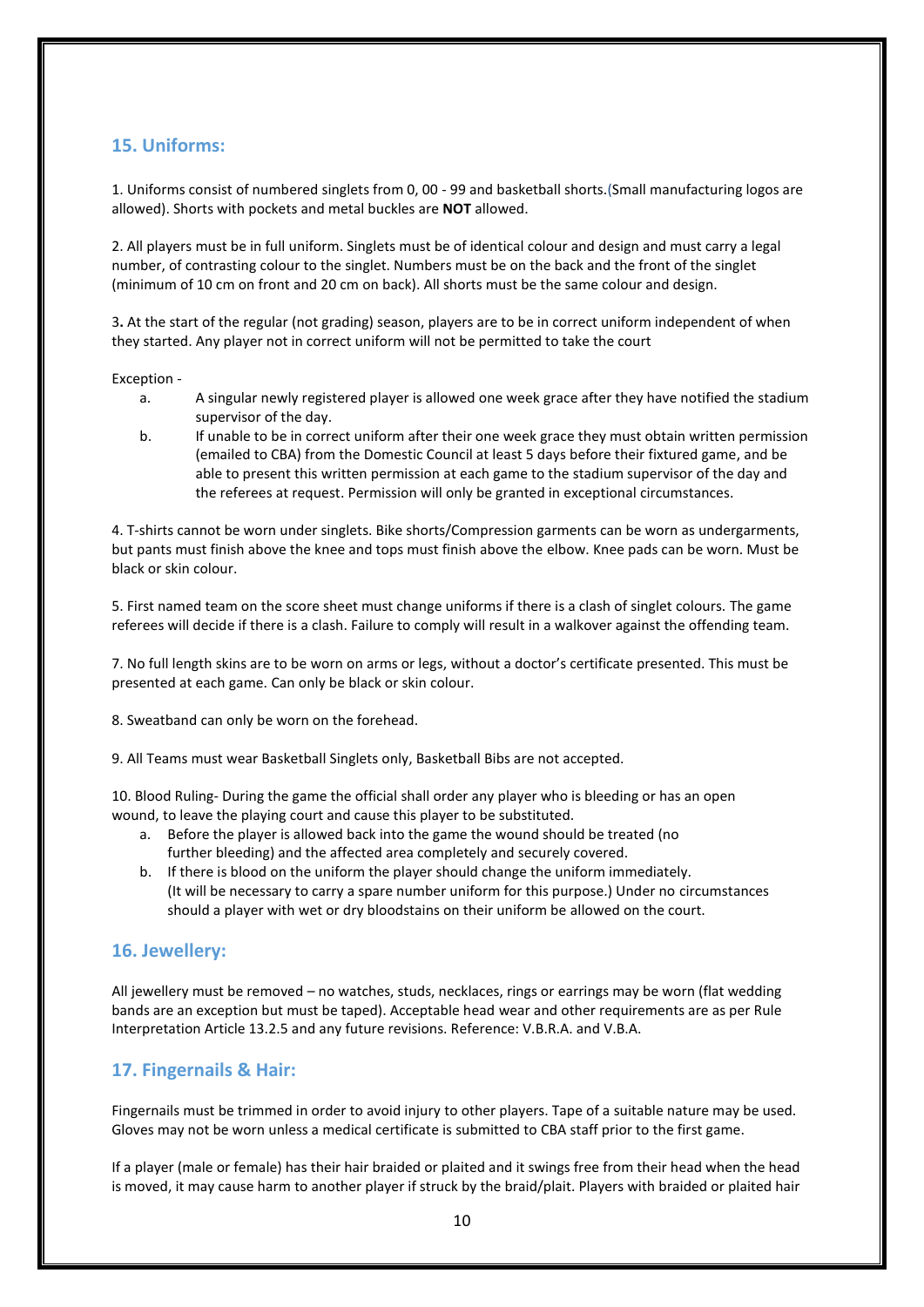ponytails must either role their braid/plait into a bun or remove the braid/plait and play with a loose ponytail. This is due to injury that may be caused if stuck by the braid/plait.

Players are permitted to wear bobby pins and/or 'one touch' or 'snap' clips to hold their hair back as these items pose no threat of injury to any player on the court.

#### <span id="page-10-1"></span>**18. Injuries:**

1. The injured player or legal guardian may obtain an insurance claim form from the Casey Basketball website. Additionally, an injured player, and if necessary, the player's legal guardian, must report to the session supervisor as soon as practical and complete an incident report form.

2. Blood rule will apply. - A bleeding player must leave the court, and have the affected area covered, prior to re-joining the game.

3. Clubs/Teams are responsible for providing their own first aid. YMCA also have a Level 2 First Aid person at all games at Casey Indoor Leisure Centre.

# <span id="page-10-2"></span>**19. Spectator / Team followers:**

1. Any spectator entering the basketball area is subject to the applicable codes of conduct set out by the BV and the CBA.

2. If needed, any spectator who abuses referees, disputes their decisions or behaves in any way which the referee believes is disruptive shall be reported to the Session Supervisor. Punishment for such offences can be as serious as being ejected from the Complex and reported to the Basketball Victoria tribunal as per by-law 22 .

3. Alcohol is prohibited from been brought into the venues where Casey Basketball runs its competitions.

4. Smoking is prohibited in/or around any of the venues where Casey Basketball runs its competitions.

<span id="page-10-0"></span>5. Smoking is prohibited on school premises where Casey Basketball runs its competitions.

#### **20. Penalties:**

1. When found in breach of the eligibility criteria, each game played by the ineligible player will result in the offending team forfeiting the game with a  $20 - 0$  score line. (In case of finals, this will result in disqualification of the team).

**Please Note** - Teams playing a player under false names will result in the offending team forfeiting the game with a 20 – 0 score line and shall be reported as per the Basketball Victoria Tribunal By-Laws.

#### **2. Right of Appeal**

Individual teams/Clubs have the right of appeal to the penalties applied by the Domestic Council, by forwarding the letter of appeal in writing to the General Manager.

#### Grounds for appeal-

- 1. Significant new or additional evidence has become available.
- 2. The penalty imposed by the Domestic Council is outside the By-laws.
- 3. The Domestic Council failed to follow the procedures required within the By-Laws to your significant detriment

The General Manager will determine any change to the ruling or penalty if required. Each appeal will be reviewed on a case by case basis.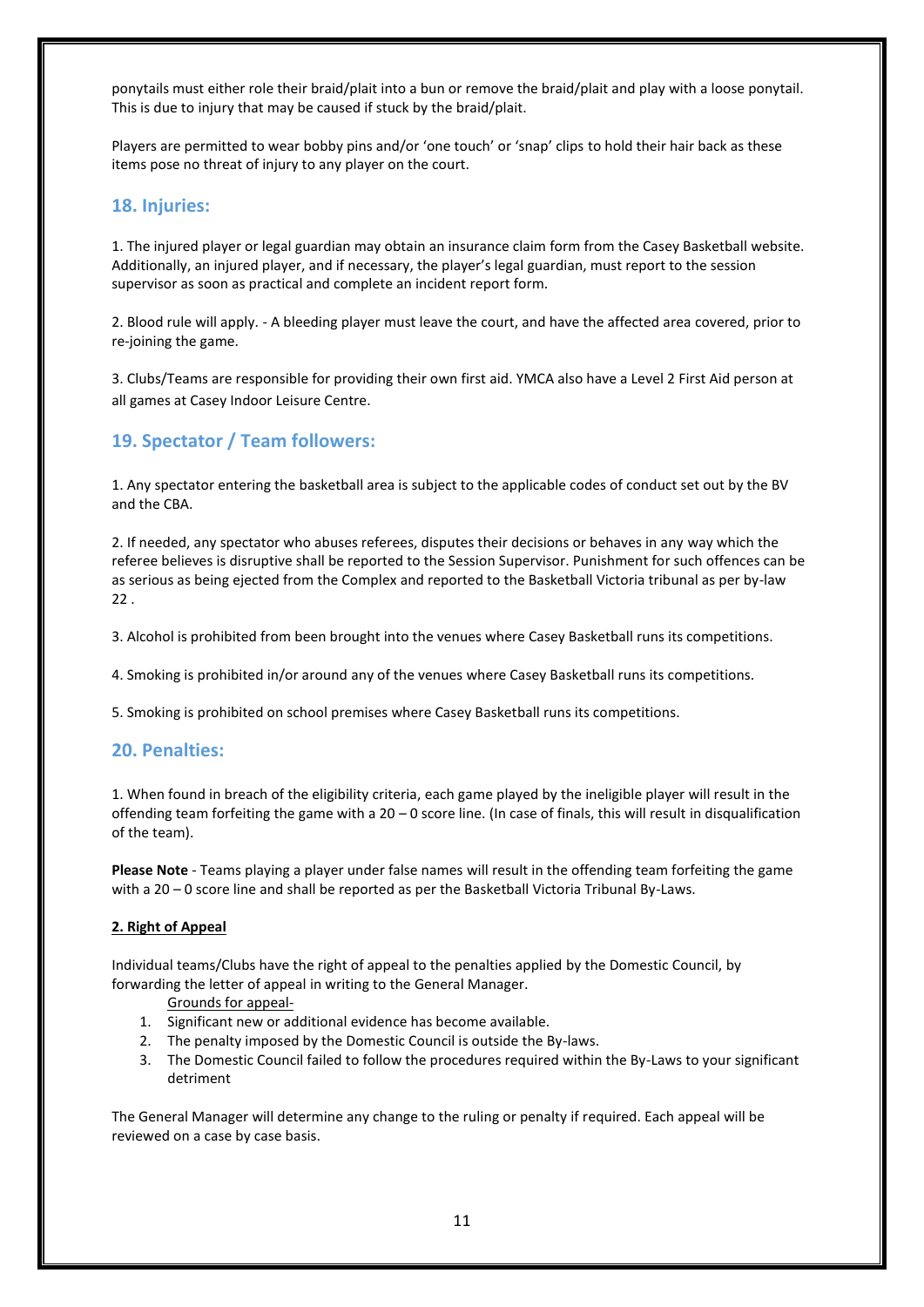### <span id="page-11-3"></span>**21. Penalties: SIN BIN**

1. CBA enforces the sin bin rule. Any player that gets a tech foul, is to sit out of the game for 5 minutes time (excluding time outs and player injury), and is **not** to be replaced. They are only to return once advised by the referee.

2. Any person ejected out of a game is required to leave the venue. All junior players under the age of 18 must have a responsible adult accompany them.

### <span id="page-11-0"></span>**22. Tribunal:**

Any player or team or spectator who is reported (as per the Basketball Victoria tribunal bylaws) may be required to attend a tribunal hearing (on a date to be advised by the Tribunal Officer)**.** Tribunals will be held at Casey Indoor Leisure Centre, 65 Berwick-Cranbourne Road, Cranbourne.

The reported team or player will be advised of the report lodged, and further tribunal proceeding at the earliest convenience. For further details, refer to the Basketball Victoria Tribunal Bylaws.

#### <span id="page-11-1"></span>**23. Protests:**

1. In the event of any team, player or official desiring to lodge any protest, claim, report or complaint in respect of any team / game, player or official, such claim, report and such protests etc. shall be submitted by the club/team representative in writing to the Basketball Competitions Administrator, [comps@caseybasketball.com.au](mailto:comps@caseybasketball.com.au) within seven days of the incident referred to. Domestic Council have the right to decide the result on the information as presented according to the By-Laws.

2. All parties to the report have the right of appeal to the General Manager as advised in by-law 20.2.

#### <span id="page-11-2"></span>**24. Care of venue:**

1. CBA Staff (including session Supervisors) are empowered to exclude any person from the venue.

2. The management will refuse entry to any person under the influence of alcohol or attempting to carry alcohol into the stadium.

3. Any player, official, or the person responsible for causing deliberate damage to the venue shall be required to pay the cost of repair or be required to pay a charge towards such costs, as determined by the Centre Management.

4. Hanging from nets, rings, basket supports or any other deliberate damage to any part of stadiums may carry a MINIMUM one-week suspension. Person/s caught will be evicted from the stadium immediately.

#### <span id="page-11-4"></span>**25. General:**

1. In any matter not specifically covered by these By-laws, the CBA (General Manager) may make the necessary ruling.

2 The CBA can amend these by-laws at any meeting.

3 Any breach of the by-laws or actions felt by the CBA to not be in the best interests of the game, the CBA reserve the right to impose penalties and/or restrictions as seen appropriate by the CBA.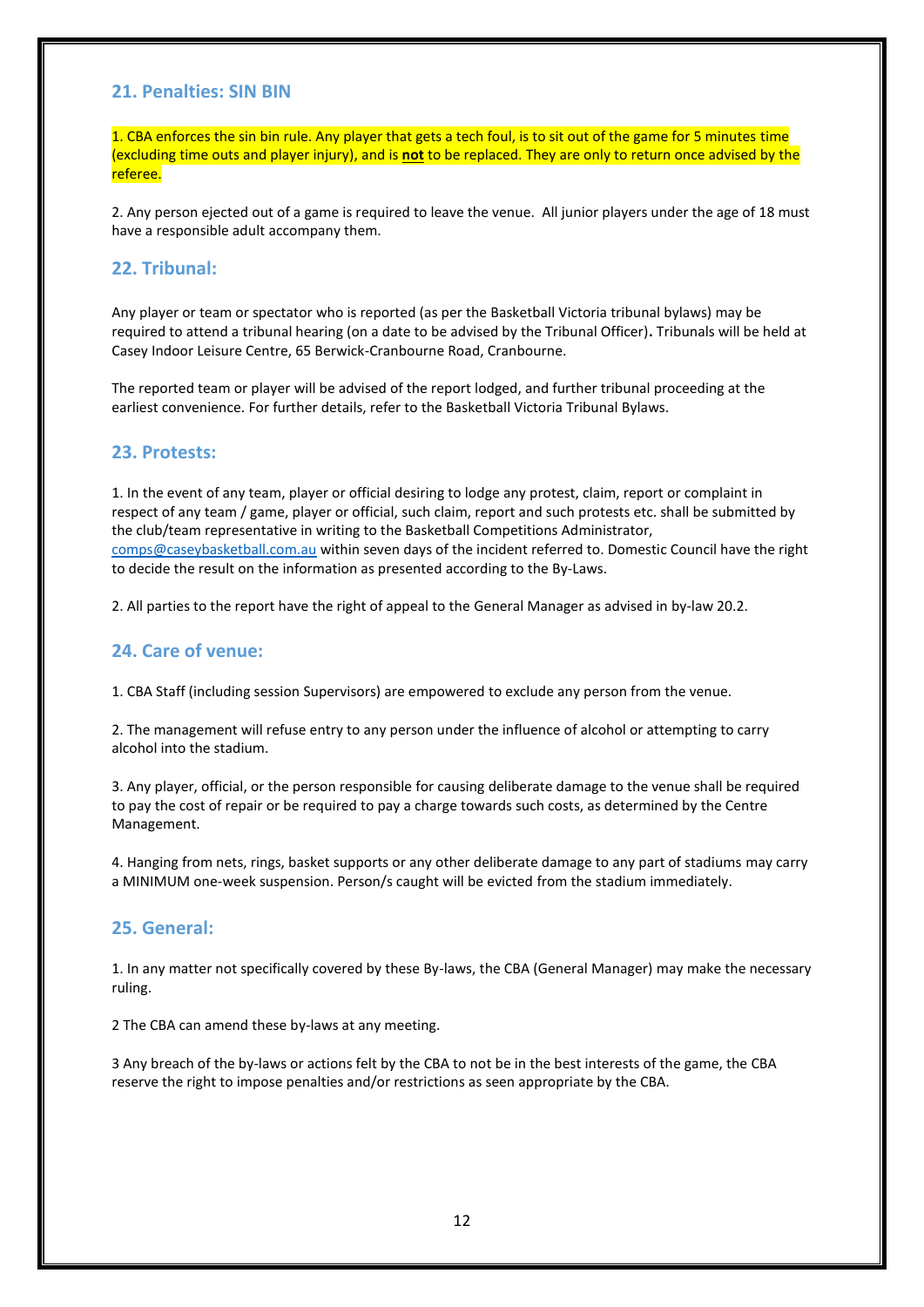## <span id="page-12-0"></span>**SPECIAL CONDITIONS**

#### **Under 8:**

Please see Separate rules for U8's

#### <span id="page-12-1"></span>**Under 10:**

Ball Size: 6. Free throw line is advanced 3 feet to short line.

#### <span id="page-12-2"></span>**Under 10 and Under 12's:**

1. Mercy Rule- This is at the discretion of the losing team. Only to be enforced at the instruction of the losing coach, when the team is losing by 20 points or more.

2. If the mercy rule is implemented, the winning team must defend inside the 3 point area, but still playing man to man defence within this area. The defending team must go back to the 3 point area on a dead ball. Once the ball enters the 3 point area, the game is then live, until there is another dead ball, in which the defending team would then have to go behind the 3 point area again, if it is the losing team's possession. The team is sent back to allow the other team the opportunity to bring the ball up the court and develop their dribbling skills. When the margin goes below 20 points the winning team may revert to full court defence if it so elects, but only until the difference exceeds 20 points again.

3. Penalty-

- 1. A public warning to the winning team, have a conversation with the coach.
- 2. Winning team re-offends, 1 free shot to losing team. Both teams take positions as like a normal free throw.
- 3. Winning team re-offends, 2 free shots to the losing team. Both teams take position as like a normal free throws.
- <span id="page-12-3"></span>4. If winning team continues, the action 3 is to keep being used.

#### **Under 14, 16, 18 & 19's:**

No Mercy rule Applies as of the Summer Season 2012.

#### <span id="page-12-4"></span>**MIXED Seniors competitions:**

1. Players are allowed to score 10 points each. Once all players in the team have scored 10 points then they may score another 6 points each.

2. Each keyway shall be designated female & male for each half. Any violation of the opposite sex in the key will result in a turn over. Any player fouled near a keyway while shooting shall take their shots at the keyway they were fouled at.

3. In finals, extra time will be played should the game be drawn at full time. Extra time of 5 minutes will be played if the game is drawn at fulltime. This will consist of 1 period of 5 minutes. As per by-law 3, points 6, 7 and 8.

4. A size 7 basketball is to be used for all senior mixed games.

5. If a player is injured or fouled out- while the remaining players have scored out; each additional player may score another 6 points. The injured player may not return to the game once this has been awarded

6. To start a game there must be a minimum of 4 players per team which can be 3 and 1 of any gender. During the game, no more than 3 players of any one gender on the court at any time for a team.

7. If all players of one gender in a team have received 5 personal fouls each, and are therefore fouled-out, the game will cease immediately as the team cannot provide no more than 3 players of any one gender on the court. The game result will be a  $20 - 0$  win for the opposition.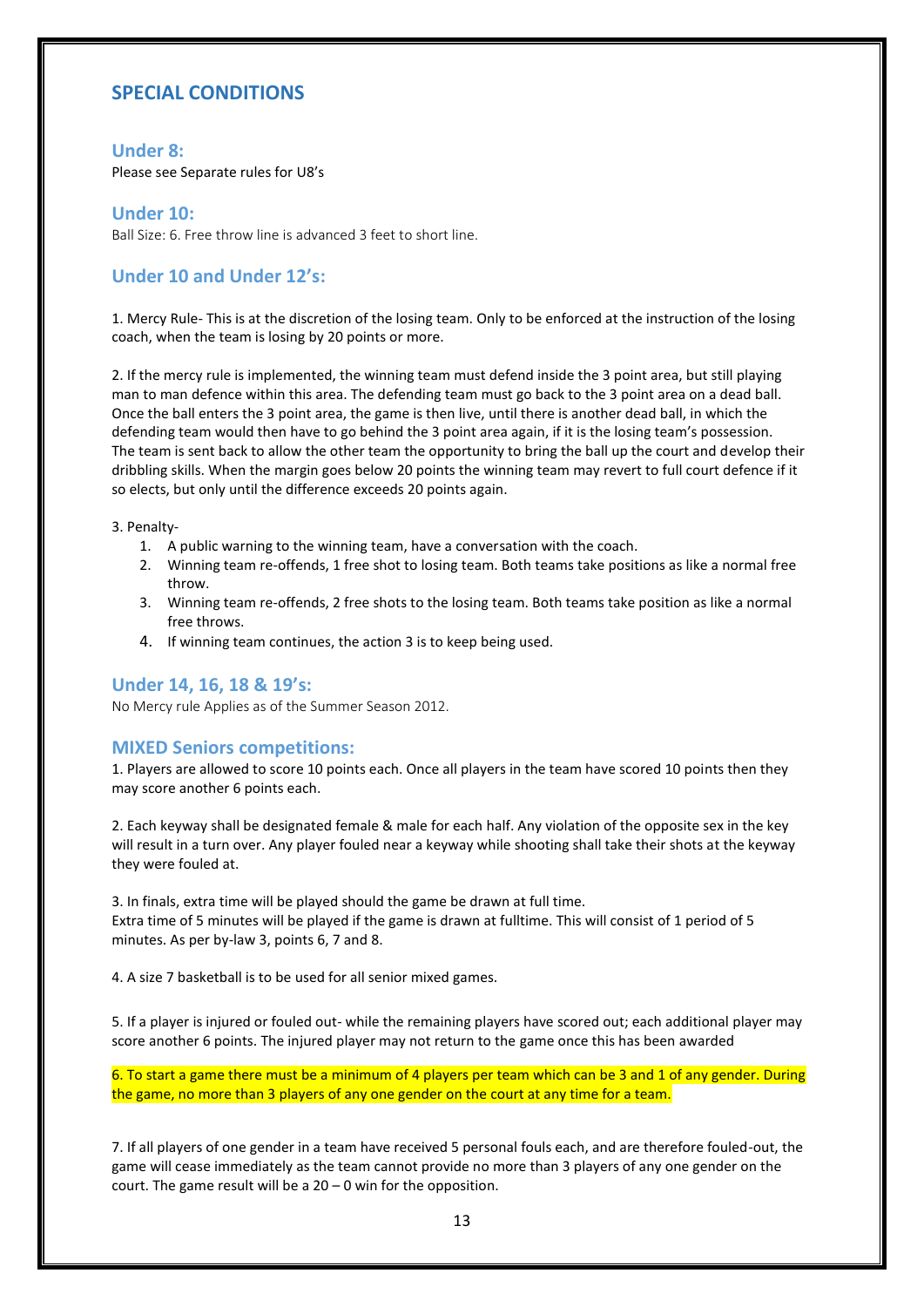

# **Under 8 Competition Rules**

# <span id="page-13-2"></span>**Effective September 2014**

<span id="page-13-15"></span><span id="page-13-14"></span><span id="page-13-13"></span><span id="page-13-12"></span><span id="page-13-11"></span><span id="page-13-10"></span><span id="page-13-9"></span><span id="page-13-8"></span><span id="page-13-7"></span><span id="page-13-6"></span><span id="page-13-5"></span><span id="page-13-4"></span><span id="page-13-3"></span><span id="page-13-1"></span><span id="page-13-0"></span>

| <b>Player Numbers:</b>       | Teams can start game with only three players. No penalty applies                                                                                                                                                                                                               |
|------------------------------|--------------------------------------------------------------------------------------------------------------------------------------------------------------------------------------------------------------------------------------------------------------------------------|
| Coaching:                    | Coaches are able to walk around the court to instruct their players.                                                                                                                                                                                                           |
| <b>Timing:</b>               | Two (2) twenty minute halves. Clock does not stop / Two (2) Seventeen minute<br>halves in the Afterschool competition.                                                                                                                                                         |
| <b>Time Outs:</b>            | Two (2) time outs per half per team. If the losing team has less than five players on<br>the court, then an additional third Time Out can be granted on request. No time<br>outs allowed in the last two (2) minutes of the first half.                                        |
| <b>Half Time:</b>            | One two (2) minute half time break/ One minute half time break in afterschool<br>competition                                                                                                                                                                                   |
| <b>Keyway Violation:</b>     | No keyway violation                                                                                                                                                                                                                                                            |
| <b>Half Court Violation:</b> | No Half court violation.                                                                                                                                                                                                                                                       |
| <b>Team Fouls:</b>           | Penalty will be imposed after a team has committed (8) player fouls in a half.                                                                                                                                                                                                 |
| <b>Foul Line:</b>            | Super short foul line (inside the edge of the circle)                                                                                                                                                                                                                          |
| <b>Match Ball:</b>           | Size 5 Ball to be used                                                                                                                                                                                                                                                         |
| <b>Substitutions:</b>        | Substitutes can be called on any whistle.                                                                                                                                                                                                                                      |
| Goals:                       | Player may only score (6) six points per half. Successful three point shots will be<br>awarded two (2) points only.                                                                                                                                                            |
| <b>Offence:</b>              | Five bounce rule, five bounces are encouraged then the ball should be passed off. If<br>on a fast break with no team mate in front, the player can go all the way.                                                                                                             |
| <b>Defence:</b>              | Both teams can play full court man to man defence. If the deficit gets to 10 points,<br>the winning team must go back behind the 3 point area. (Mercy Rule in Play) If the<br>score drops below the 10 point margin, the winning team can again play full court<br>man to man. |
| <b>Offensive Team:</b>       | Is the team in control of the ball.                                                                                                                                                                                                                                            |
| <b>Defensive Team:</b>       | is the team not in control of the ball.                                                                                                                                                                                                                                        |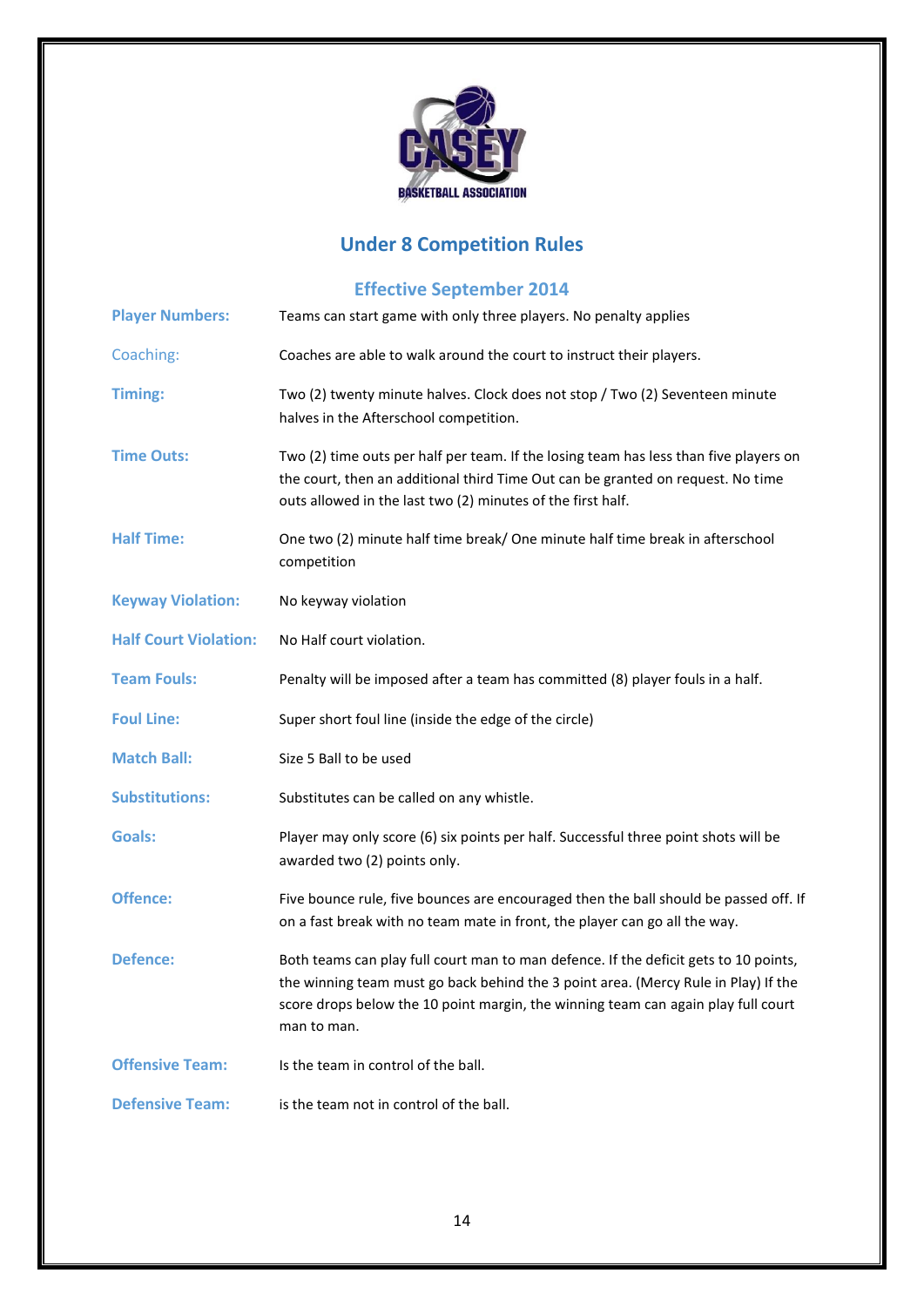#### **Arm Bands**

- All teams will have a set of 5 arm bands, each being a different, distinctive colour.
- Each player on the court is required to wear one arm band on their arm, just above their elbow. The arm band will be handed to a substitute when they are replaced on the court.
- When on the court, each player is required to defend only one player from the opposing team; this player is the one wearing the matching coloured arm band.
	- 1. If a player with a Blue arm band is defended by the defensive player with the same coloured arm band this is deemed acceptable.
	- 2. If a player with a Blue arm band has possession of the ball (offensively) and an opposing player with a Green arm band defends this player the Referee will call a violation on the defender. The ball will be awarded to the offensive team on the nearest side line.
- If the ball is loose and no player has clear possession at any time during the game, any player is considered eligible to gain possession. The ball is not considered to be loose during a dribble, unless is has bounced on the floor more than once before returning to the dribblers hand.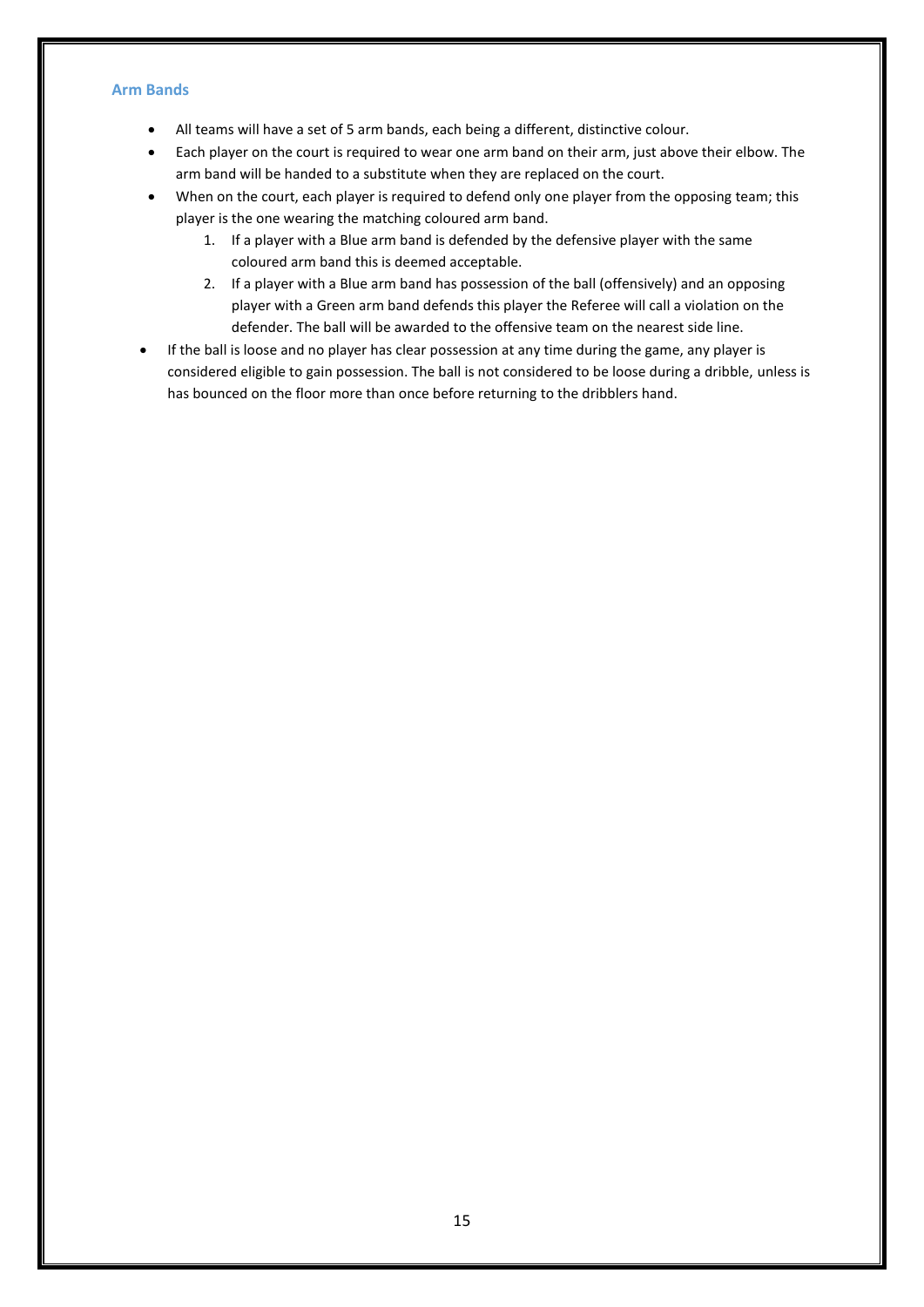

# **JUNIOR REPRESENTATIVE PLAYERS POINTS SYSTEM GUIDELINES**

Any junior domestic teams U10-U19 with representative level (VJBL) players are required to comply with a points system based on the level/grade of competition each player competes in. This points system applies to all players irrespective of which association they are registered at. There is no restriction as to how many representative players per team as long as each team complies with the points system, being a total of 12 points allowed for a domestic team.

If using a fill-in player, this players points count towards the overall team points for the season, therefore if a team is sitting on 12 points, they can only use a fill in player with 0 point value. When a player fills in for a team they become a registered player for that team, and therefore their points count towards the teams overall points value. A team cannot deduct points from their team points due to a player not playing a game. Exception can be given in special circumstances for injury or absence for a period of no less than 4 consecutive weeks.

This can only be approved by CBA prior to the fill in player commencing.

Individual teams/Clubs must submit the required form within 5 days of completing the team registration. Any changes during the season to the team with respect to the participation of representative players, will require completion of the approved document and final approval from CBA, prior to the player commencing.

### **CRITERIA FOR POINTS ALLOCATION TO A PLAYER:**

- 1. The general principal observed here is that the player's status at the start of the winter domestic competition remains in place until the end of the subsequent summer season, including finals.
- 2. The Rep season is deemed to include all of the break that follows it, up to the commencement of the next rep season.

#### **Application of Points**

- 1. The player is playing representative basketball (rep ball) at the time they commence a domestic season (whether it is the start or any other time). These points will apply for the duration of that domestic season.
- 2. If a players quits rep ball during a domestic season. This includes quitting in the middle of a rep season or in the break that follows that season. The player will hold these points until the end of that rep season.

Exception- Where a player who has only been playing domestic basketball, commences playing rep ball in the middle of a domestic season, no points will apply for the remainder of that particular domestic season. Points will apply to that player, if the player continues domestic and rep the following season.

#### **Loyalty Points**

If a player has remained with a Club/Independent team for 4 seasons (consecutively), one (1) point will be removed from any points that they carry (minimum points will be zero), while they remain with that Club/Independent team.

#### **Breach of points system**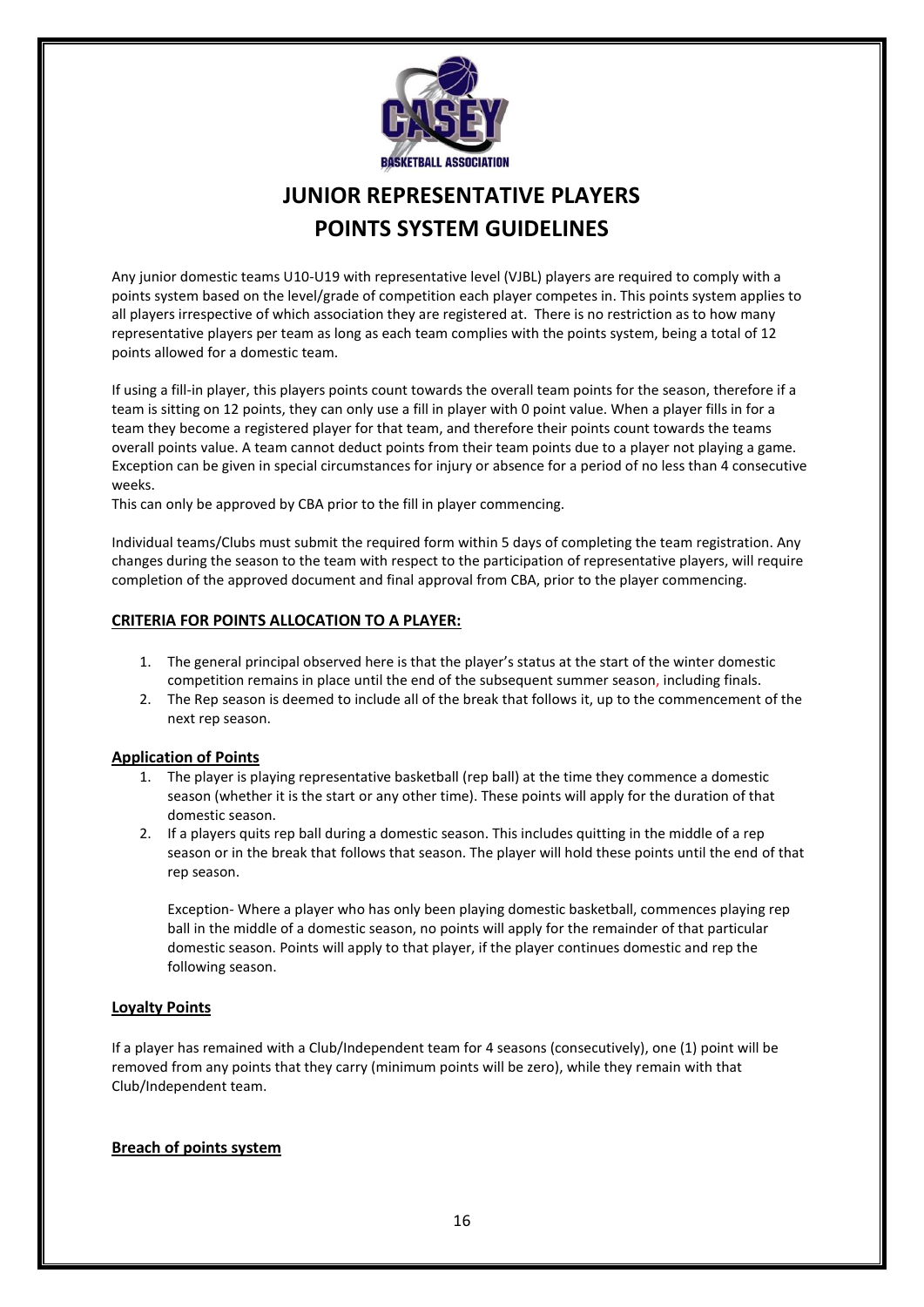

1. Should a team breach this points system, by having more than a total of 12 points allocated to its players, each game that the team breached the rule will be deemed as a forfeit, and the score will reflect 0-20.

# **Points System**

## **12 total points per team**

Individual player points based on level of competition that player competes in:

- **Victorian Junior Championship (VC) = 4 points**
- **Victorian Junior League 1 or 2 (VJL 1&2) = 3 point**
- **Victorian Junior League 3 or 4 (VJL 3&4) = 2 point**
- **East, North or Regional Divisions = 1 point**

Important Note -> VJBL U12 Competition Players. There is no VJL3 & 4 division. Divisions are split into two groups of 20 for VJL1 and VJL2. As such player points in these divisions are as follows:

- **Victorian Junior Championship (VC) = 4 points**
- **U12 Victorian Junior League 1 (VJL 1) = 3 points**
- **U12 Victorian Junior League 2 (VJL 2) = 2 point**
- **East, North or Regional Divisions = 1 point**

Half Points Clause – Players that elect to play in an older age group for domestic (e.g. U14 player playing in U16 domestic competition) will have ½ points applied in this situation:

- **Victorian Junior Championship (VC) = 2 points**
- **Victorian Junior League 1 or 2 (VJL 1&2) = 1.5 points**
- **Victorian Junior League 3 or 4 (VJL 3&4) = 1 point**
- **East, North or Regional Divisions = 0.5 point**

However, if a player is competing in a higher representative level, for example an U14 child player in representative U16, their points are not halved for playing U14 domestic (this excludes U8 and U10 domestic as representative commences at U12).

Teams must still comply with total team points being not more than 12.

## **Points are based on the division the player competes in the VJBL competition of that year.**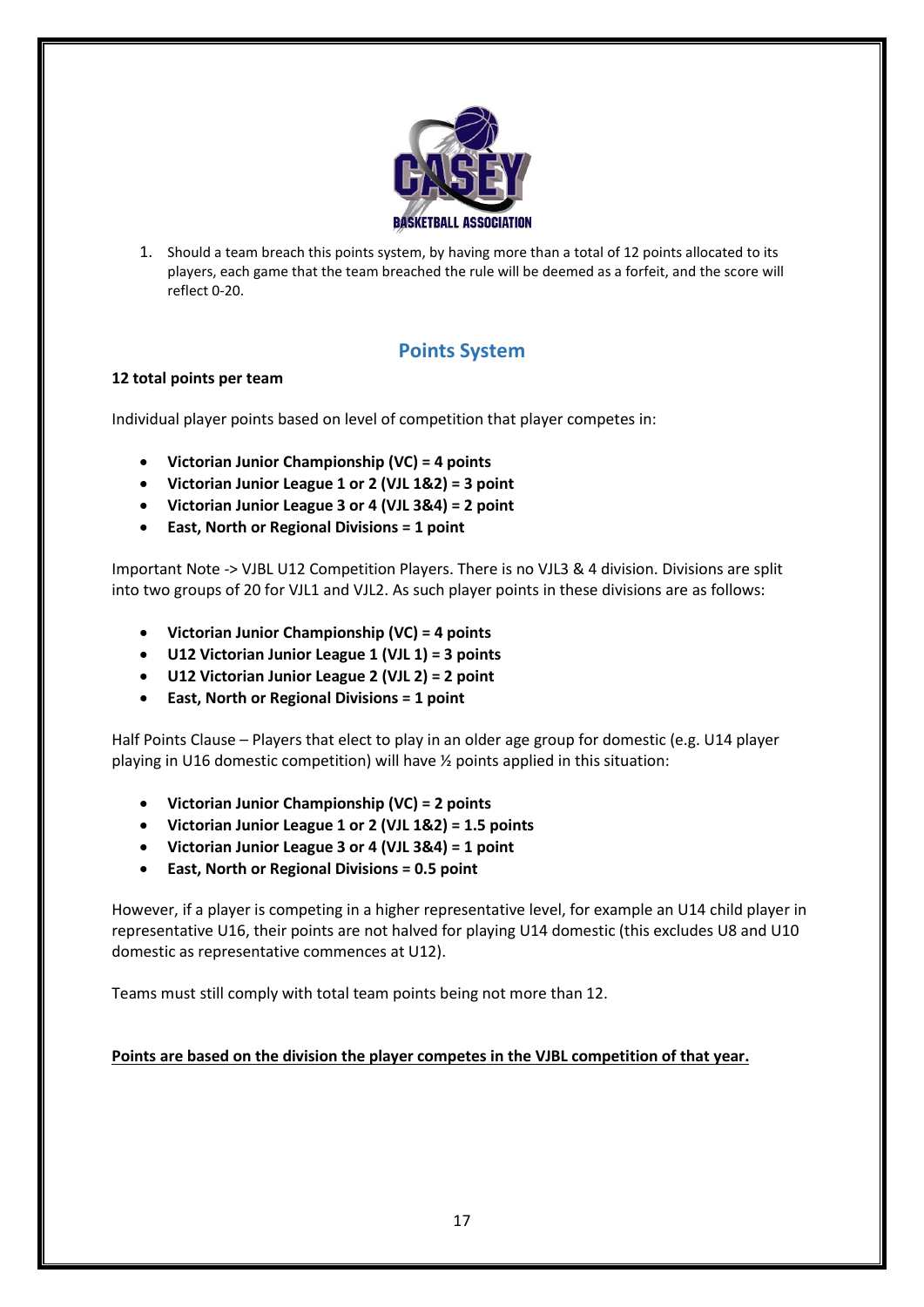

# **Stadium Heat Policy:**

<span id="page-17-0"></span>When the court temperature reaches  $30^0$ C the venue managers must consider implementing and where the court temperature reaches 35oC, must implement the following timing rules:

# <span id="page-17-1"></span>**Based on a 60-minute schedule played in halves:**

The game time must be reduced to **2 halves of 18 minutes with each with team having 2 timeouts per half**. The clock must stop for each timeout and the **referee must call a compulsory timeout close to the 9 minute mark in each half**. When the on court temperature reaches  $37^{\circ}$ C, games shall be cancelled.

# <span id="page-17-2"></span>**Based on a 50-minute schedule played in halves:**

The game time must be reduced to **2 halves of 17 minutes with each team having 2 time outs per half**. The clock must stop for the referee time out, which is a 30 second time out only. The **referee must call a compulsory timeout, close to the 8 minute mark in each half**. When the on court temperature reaches  $37^{\circ}$ C, games shall be cancelled.

# **Based on a 40-minute schedule played in halves:**

The game time must be reduced to **2 halves of 15 minutes with each team having 2 time outs per half**. The clock must stop for the referee time out, which is a 30 second time out only. The **referee must call a compulsory timeout, close to the 7 minute mark in each half**. When the on court temperature reaches  $37^{\circ}$ C, games shall be cancelled.

If a game is abandoned before it commences or before or half time it will be counted as a draw. If a game is abandoned after half time, the game score stands as a final result.

All other normal program playing/timing rules apply.